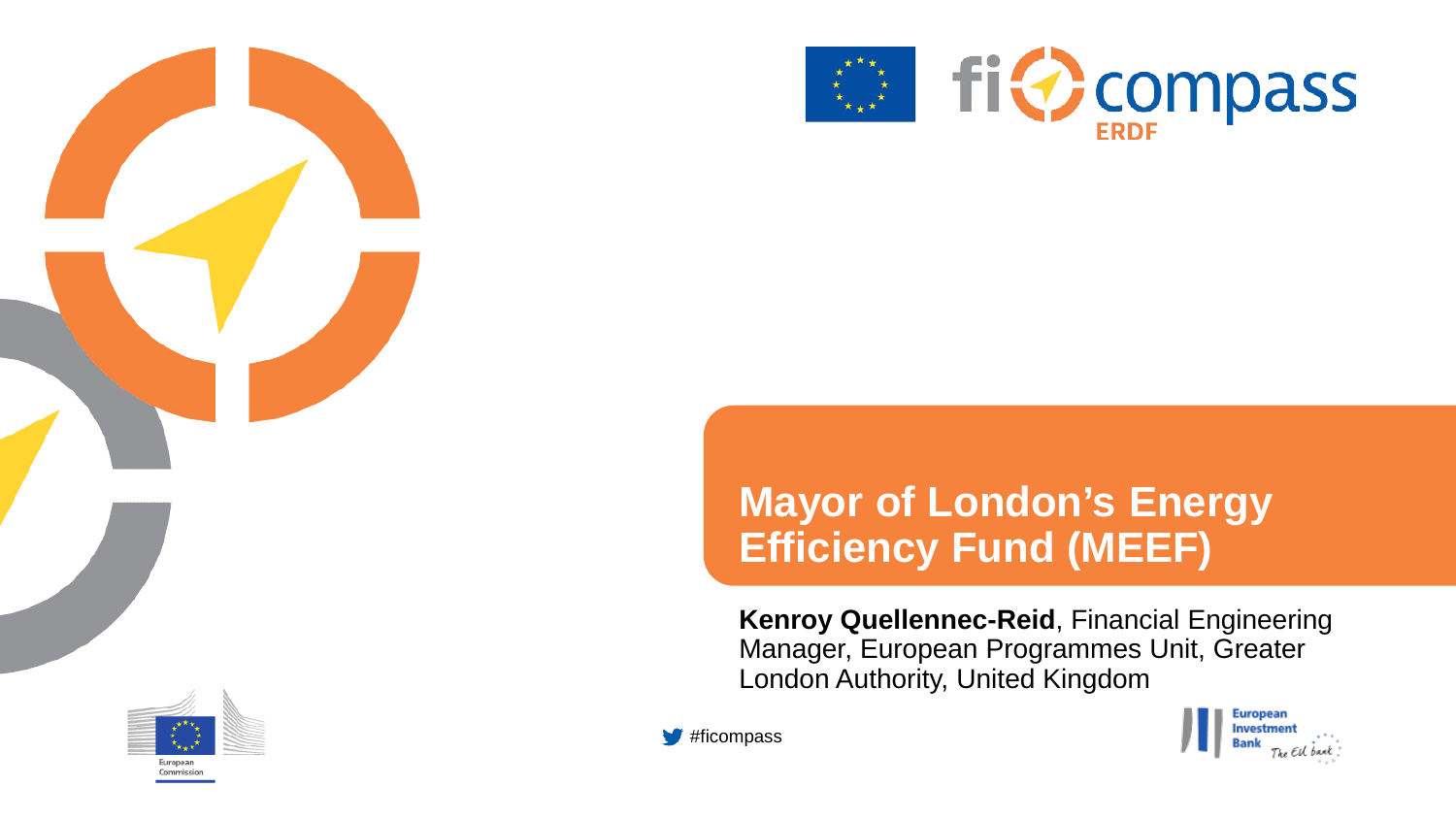### **BACKGROUND & CONTEXT**

Commission





**Mayor of London's ambition is to make London a zero-carbon city by 2050**

> **European Investment Bank**

The EU bank.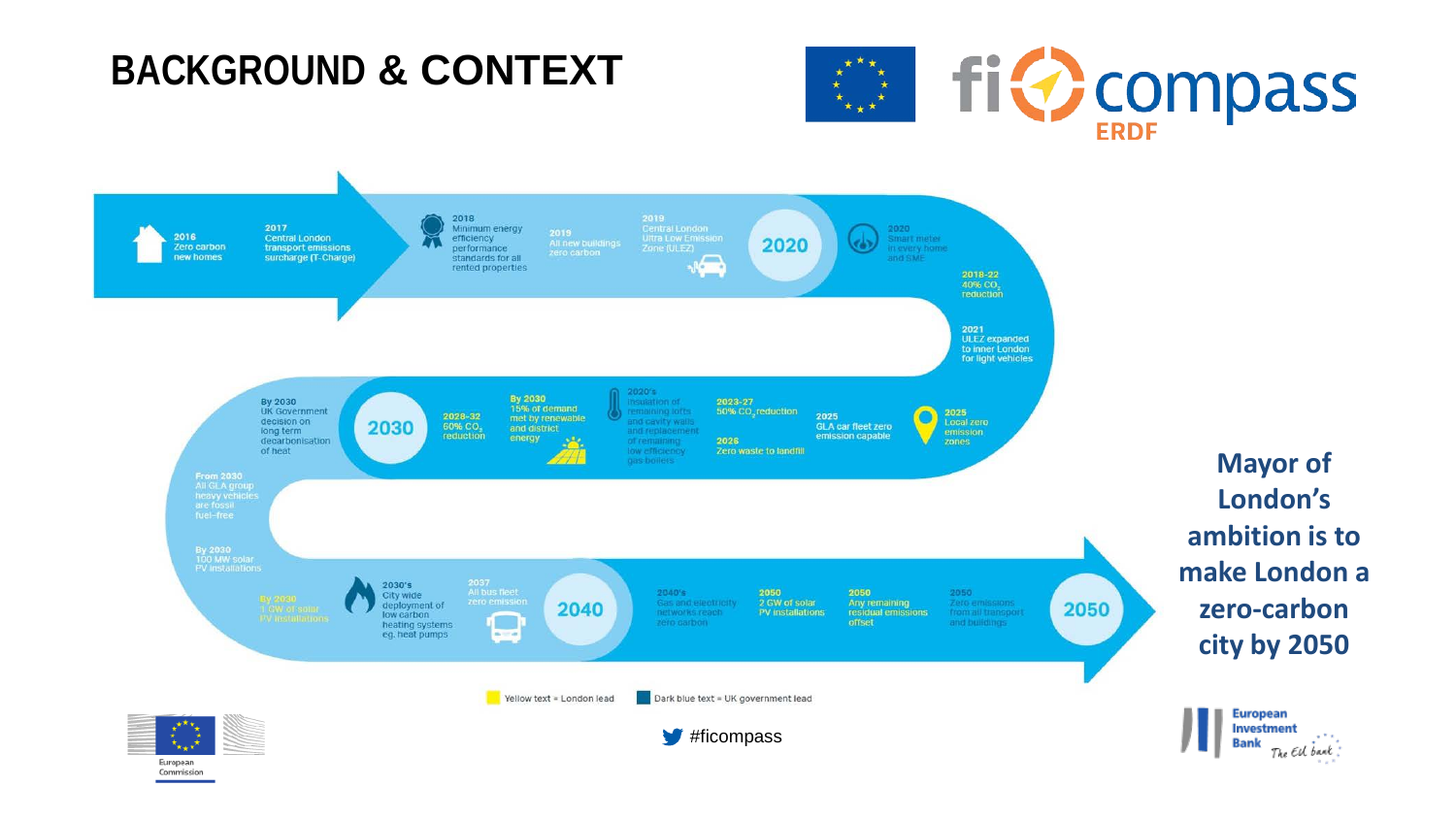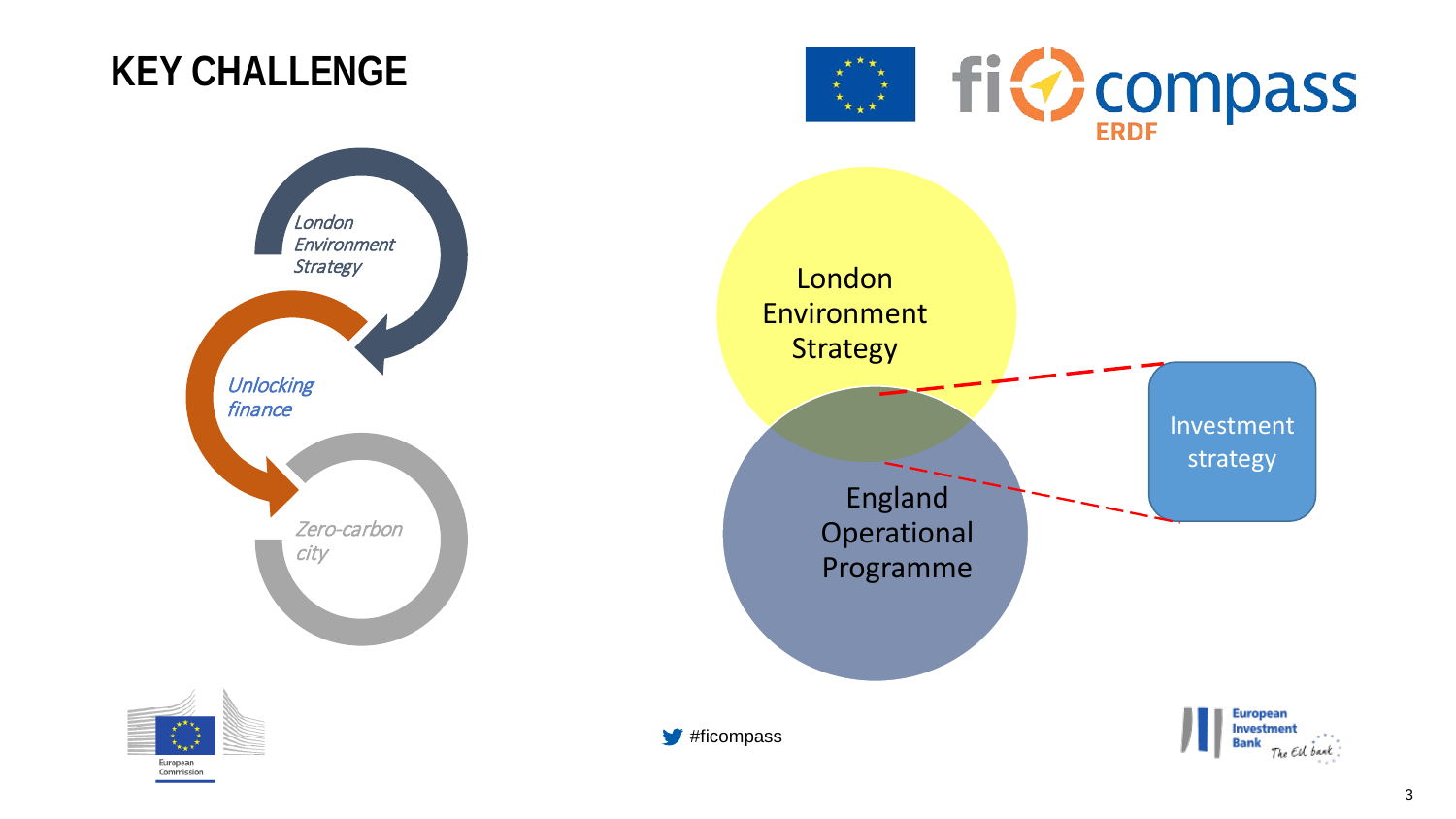### **FINANCE GAP**





- Successful implementation of London Green Fund (LGF) during 2007-2013
- Ex ante study to inform transition of LGF to 2014-2020
- £3bn -£7bn estimated value of funding demand





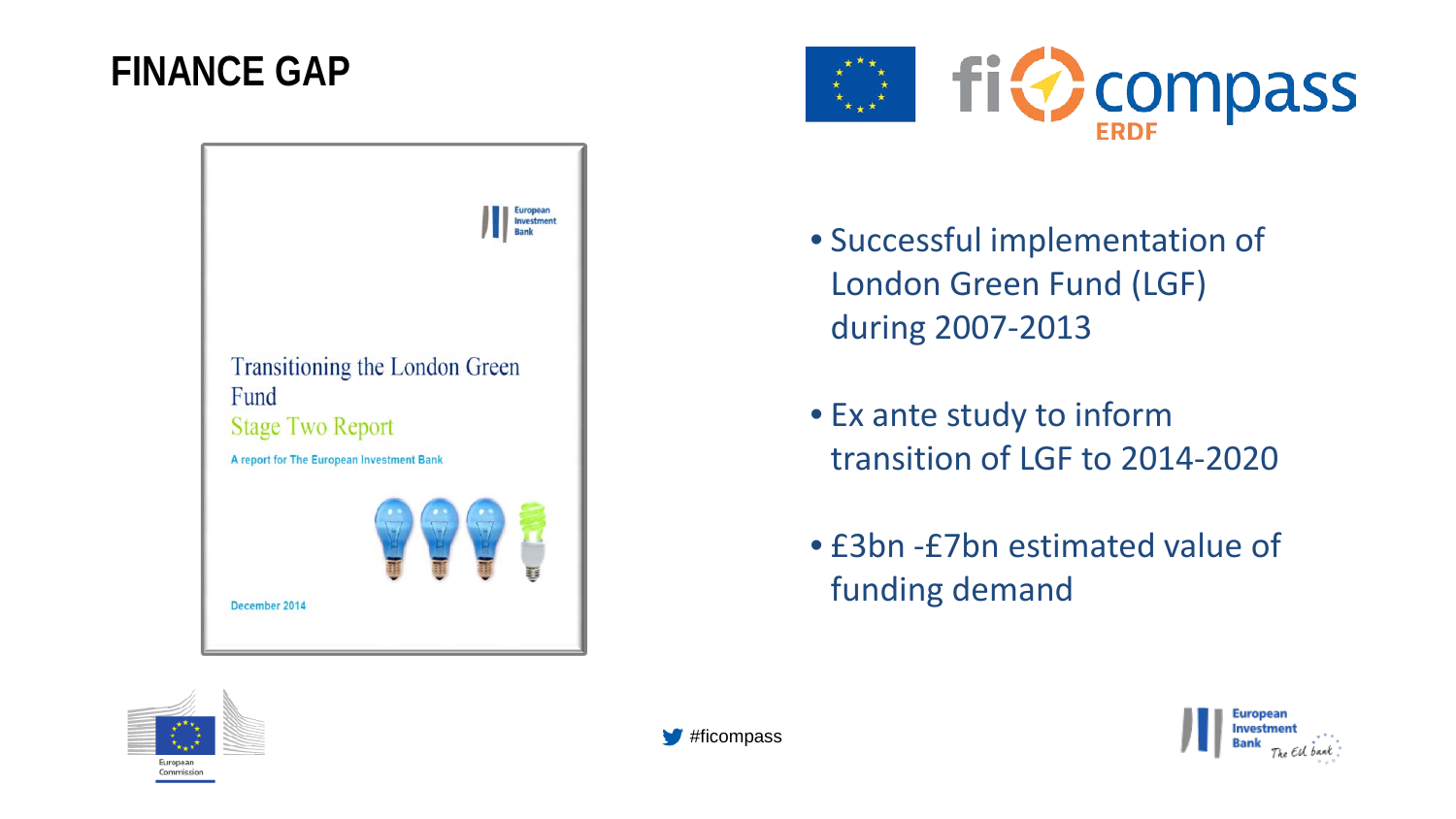



### **Financial Instruments**



*Any activity*





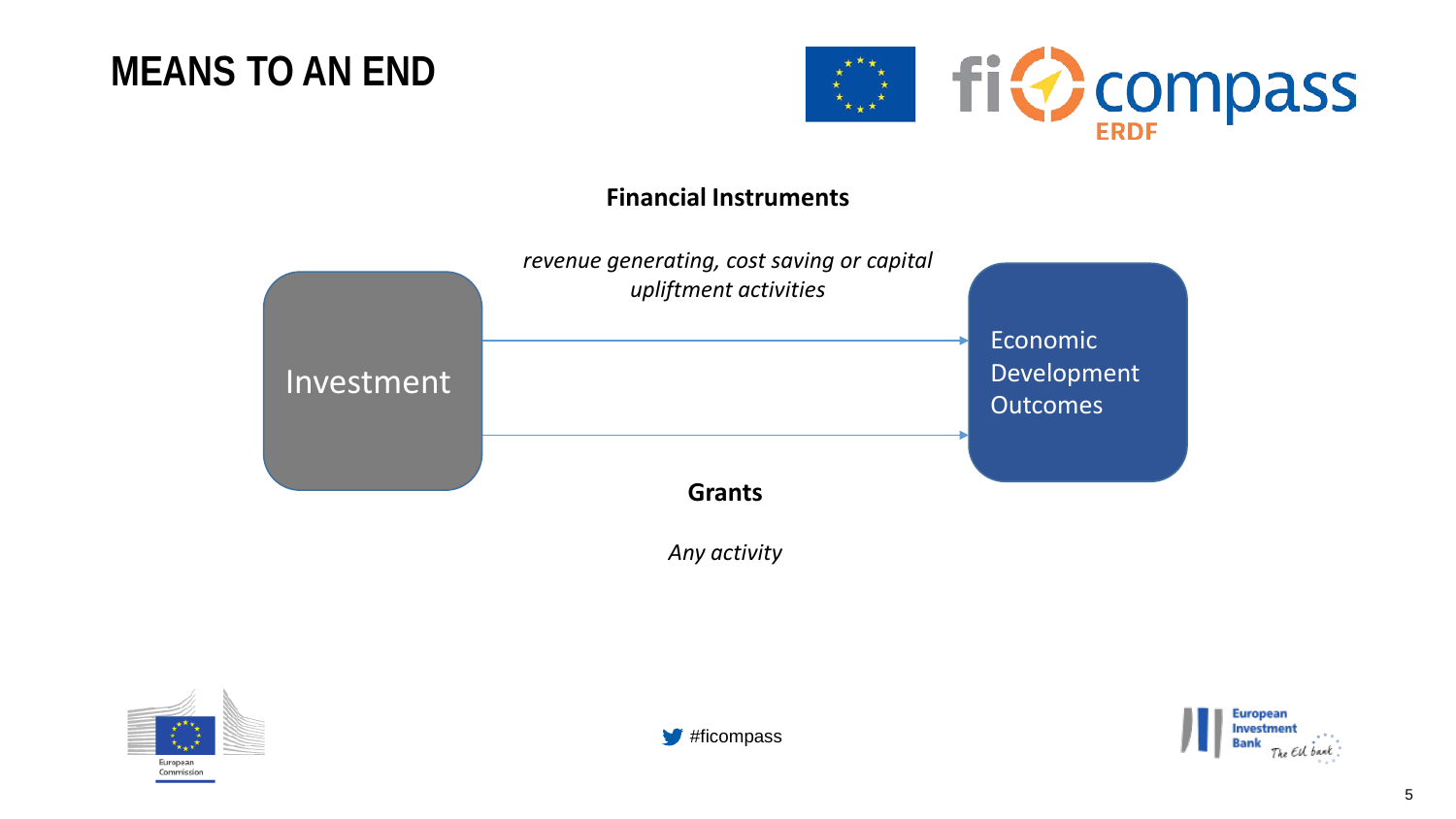**WHY USE FIs**



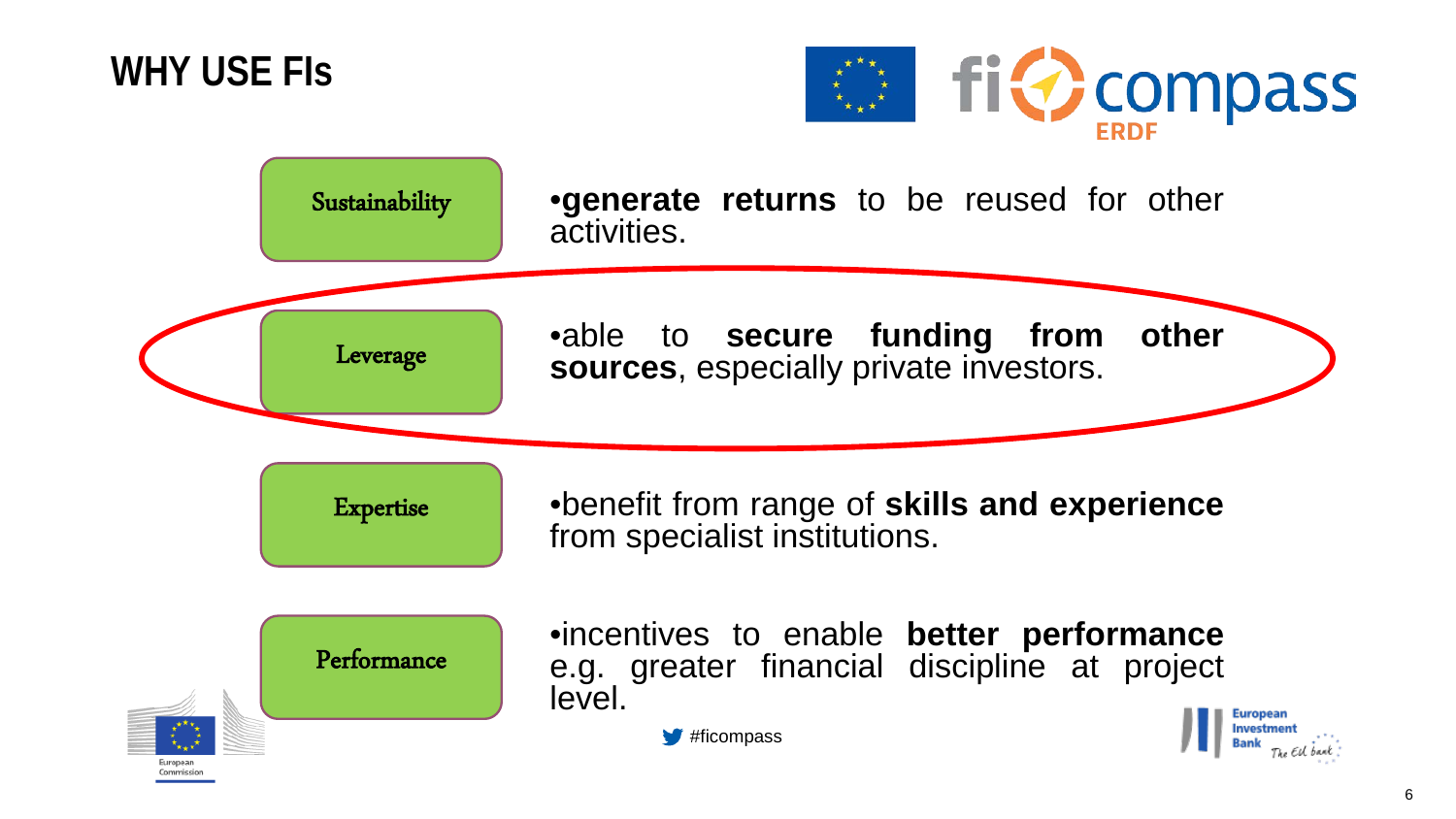### **DOUBLE BOTTOM LINE**





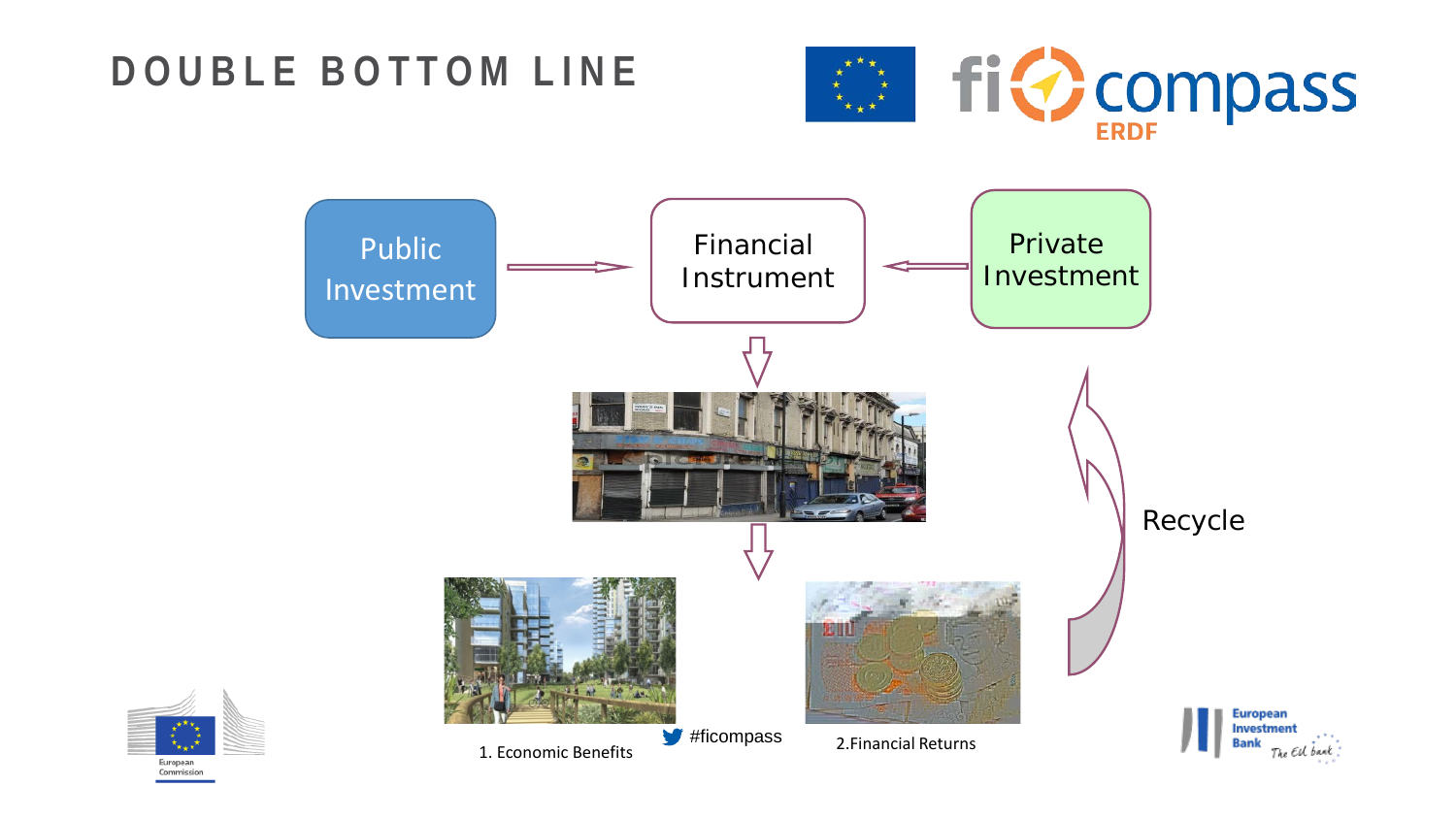## **MEEF - CITY FUND**



**Capacity** City as a key sponsor and engine of the process

#### **Independent Fund Manager Involvement of an Independent Fund Manager**

**in the governance structure**



 $\Box$ 

€

#### **Structured design**

**Replicable structure with key features, such as investment strategy**

#### **Products**

**Financial and capability building instruments (financing and Technical Assistance)**

#### **Investment friendly**

**Build on the co-investment principle to achieve significant leverage of public money**

**MRA RICE Project**



### **Mayor of London Energy Efficiency Fund**

A **city-led** financial instrument, **independently managed**, with an investment strategy **aligned to the city's strategic priorities** that achieves significant **leverage** of the **public investment**





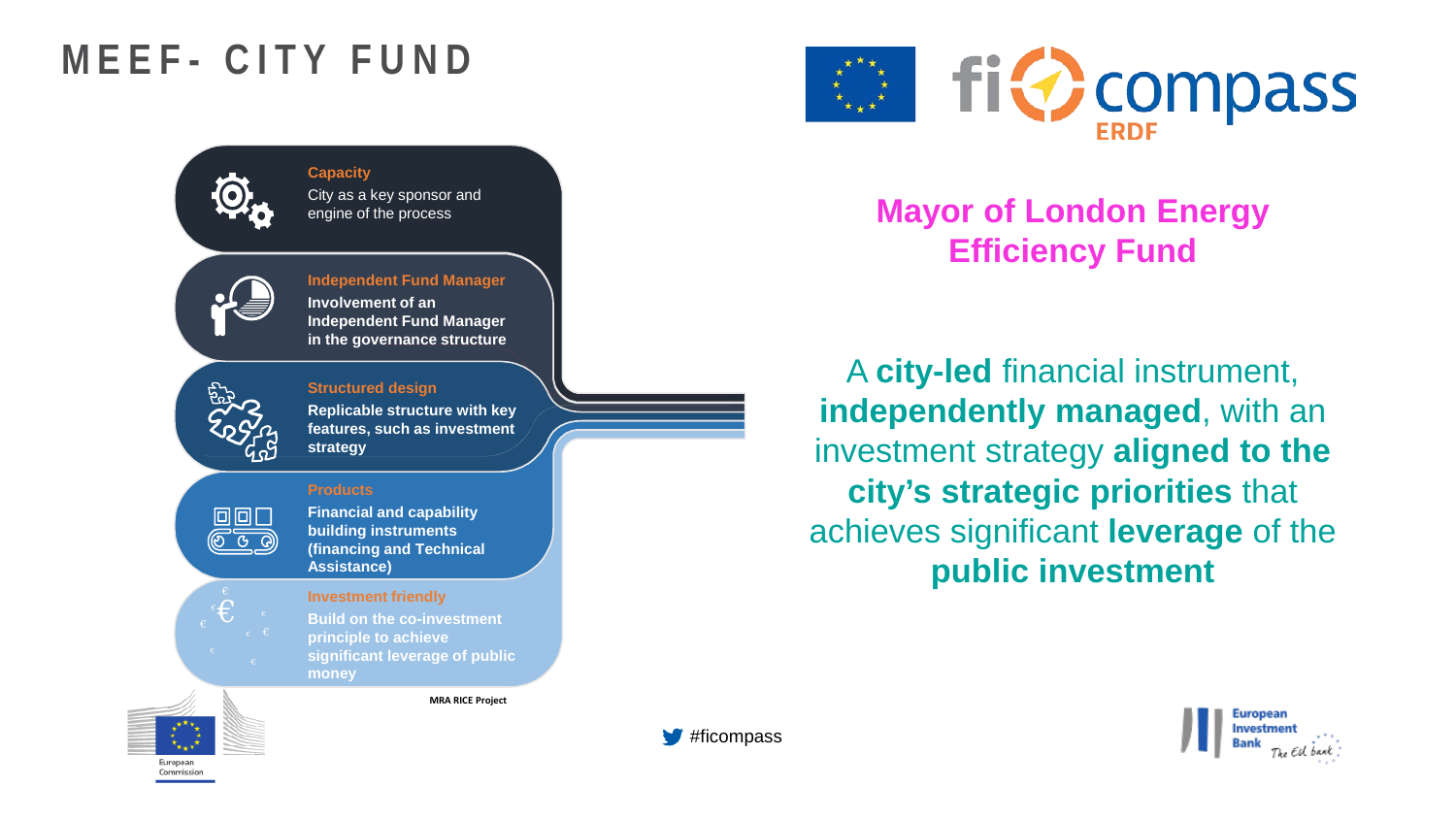# **Thank You**



### **Kenroy Quellennec-Reid Greater London Authority**

Kenroy.quellennec-reid@london.gov.uk

Tel: +44 (0)207 983 4559

www.london.gov.uk

twitter@LondonEUFunds